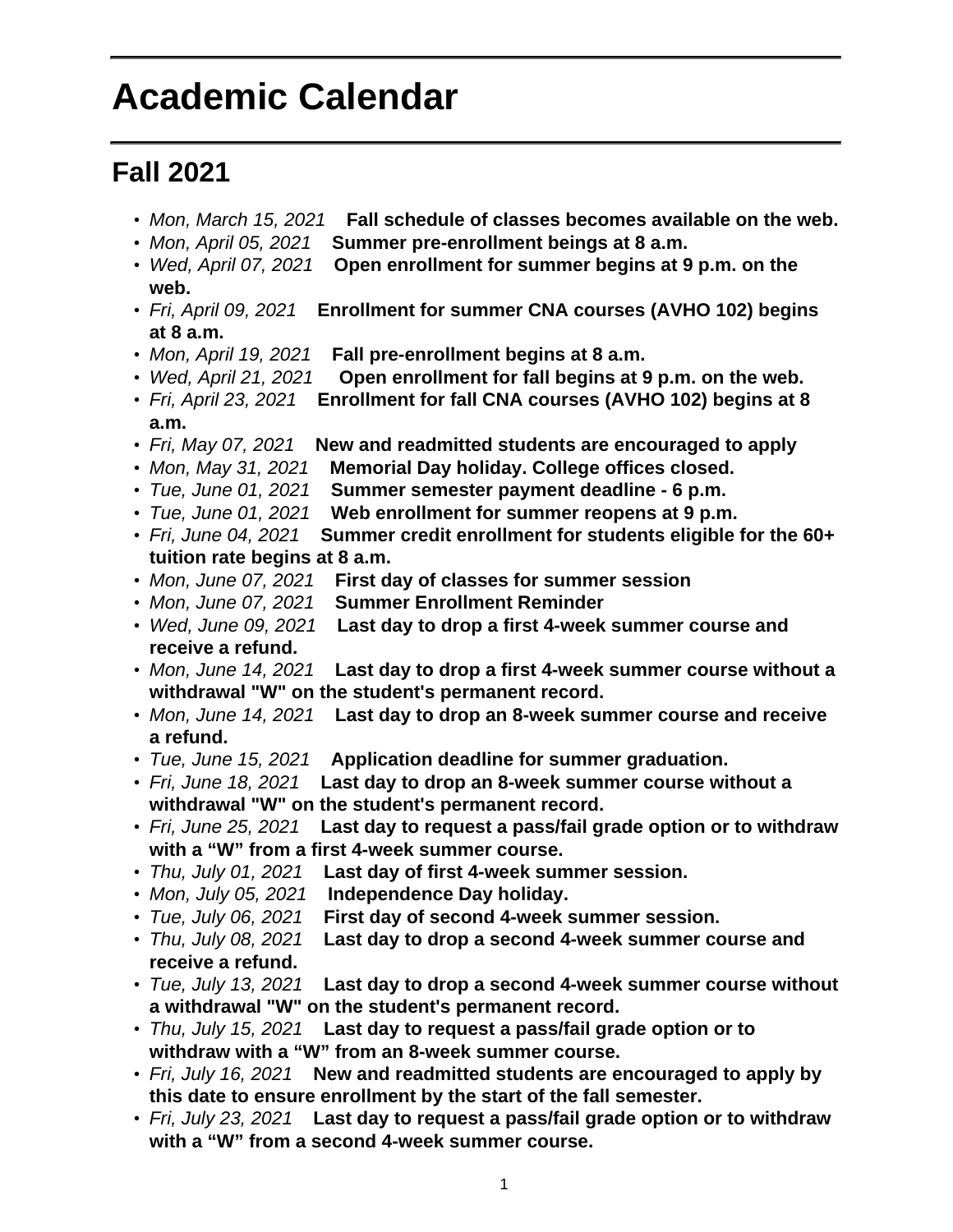- Thu, July 29, 2021 **Last day of summer session.**
- Mon, August 02, 2021 **Staff on 10-month contract return.**
- Mon, August 02, 2021 **Final summer grades entered online by professors by 5 p.m.**
- Wed, August 04, 2021 **Summer grades available to students by noon on the web.**
- Mon, August 16, 2021 **Staff on 9-month contract return.**
- Mon, August 16, 2021 **Professional Learning Days for faculty.**
- Tue, August 17, 2021 **Fall payment deadline 6 p.m.**
- Fall web enrollment reopens at 9 p.m.
- Fri, August 20, 2021 **Fall credit enrollment for students eligible for the 60+ tuition rate begins at 8 a.m.**
- Sat, August 21, 2021 **Saturday extended hours for fall enrollment**
- Mon, August 23, 2021 **First day of fall semester.**
- Mon, August 23, 2021 **Fall late registration**
- Mon, August 30, 2021 **Last day to drop a full-semester fall course and receive a 100 percent refund.**
- Mon, September 06, 2021 **Labor Day holiday. College closed.**
- Wed, September 15, 2021 **Spring schedule of classes becomes available on the web.**
- Mon, September 20, 2021 **Last day to drop a full-semester fall course without a withdrawal "W" on the student's permanent record.**
- Fri, October 01, 2021 **Winter session schedule of classes becomes available on the web.**
- Mon, October 04, 2021 **Winter session open enrollment begins.**
- Fri, October 15, 2021 **Application deadline for fall graduation.**
- Mon, October 25, 2021 **Spring pre-enrollment begins at 8 a.m.**
- Wed, October 27, 2021 **Open enrollment begins on the web at 9 p.m. for spring classes!**
- Fri, October 29, 2021 **Enrollment for spring CNA courses (AVHO 102) begins at 8 a.m.**
- Mon, November 15, 2021 **Last day to request a pass/fail grade option or to withdraw with a "W" from a full-semester fall course.**
- Wed, November 24, 2021 **Fall classes not in session. College offices closed.**
- Thu, November 25, 2021 **Thanksgiving Day holiday.**
- Sat, November 27, 2021 **Fall Saturday classes not in session.**
- Sun, November 28, 2021 **Fall Sunday classes not in session.**
- Wed, December 01, 2021 **Deadline for faculty to submit fall grade changes for "I" grades assigned in spring or summer.**
- Fri, December 03, 2021 **New and readmitted students are encouraged to apply by this date to ensure enrollment by the start of the spring semester.**
- Mon, December 06, 2021 **Winter session courses become available for students to access online in Canvas.**
- Mon, December 06, 2021 **Fall Stop Day. College offices open. Final exams for Monday evening classes only.**
- Tue, December 07, 2021 **Scheduled fall final exams for students.**
- Sat, December 11, 2021 **Fall Saturday classes end.**
- Sun, December 12, 2021 **Fall Sunday classes end.**
- Mon, December 13, 2021 **First day of winter session.**